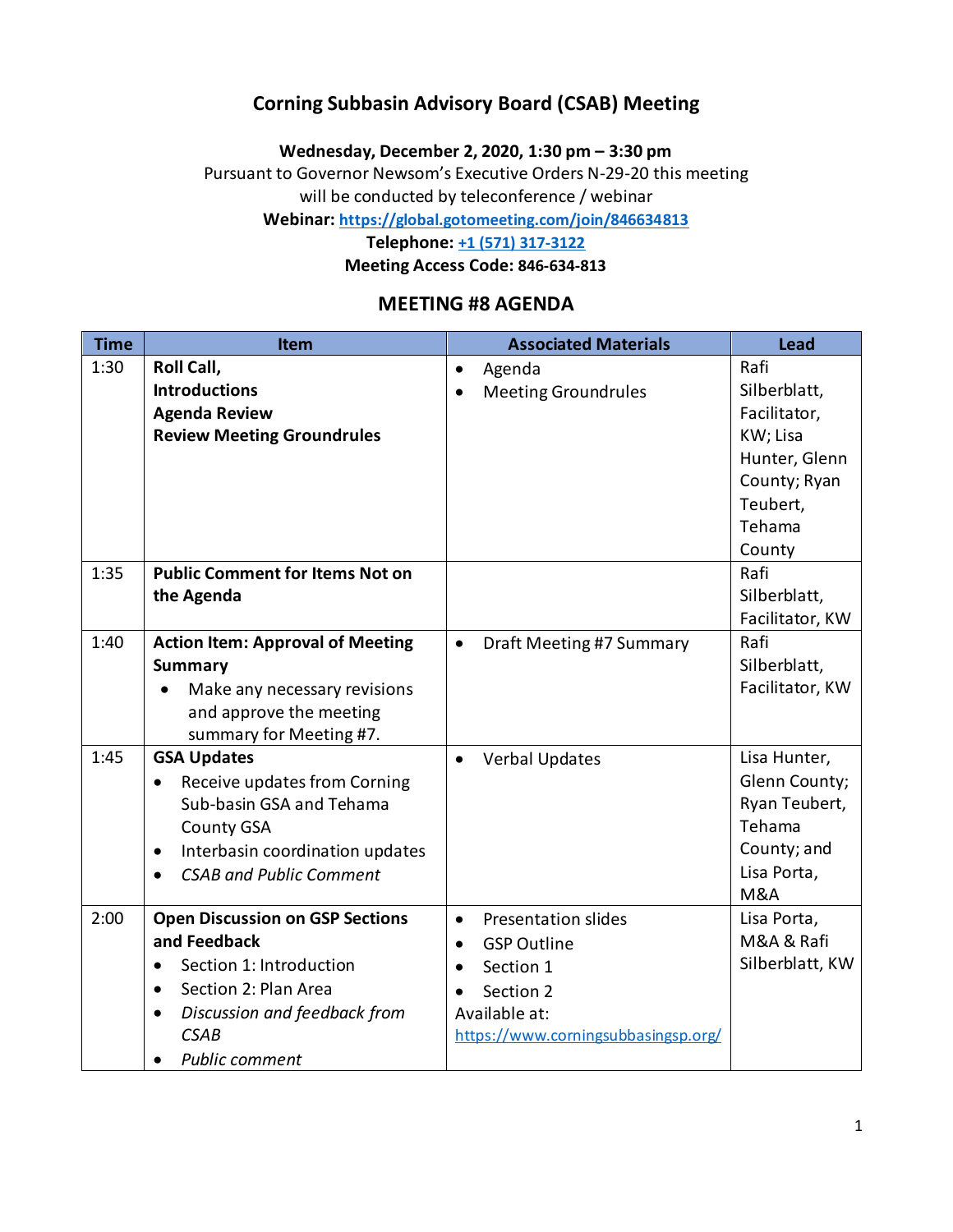| <b>Time</b> | <b>Item</b>                                                                                                                                                                                                                                                                                                   | <b>Associated Materials</b>         | <b>Lead</b>                                     |
|-------------|---------------------------------------------------------------------------------------------------------------------------------------------------------------------------------------------------------------------------------------------------------------------------------------------------------------|-------------------------------------|-------------------------------------------------|
| 3:15        | <b>Next Steps</b><br>Review 2021 CSAB meeting<br>$\bullet$<br>schedule and proposed topics<br>Action item: approve 2021 meeting<br>schedule<br>Review updated GSP sections<br>٠<br>review timeline<br>Expectations for next meeting<br>$\bullet$<br><b>CSAB discussion and Public</b><br>$\bullet$<br>comment | <b>CSAB Schedule and Objectives</b> | Rafi<br>Silberblatt, KW<br>& Lisa Porta,<br>M&A |
| 3:30        | <b>Adjourn</b>                                                                                                                                                                                                                                                                                                |                                     |                                                 |

# **Meeting Groundrules**

Participants will observe the following meeting groundrules to guide their behavior and comment process. Participants will:

- 1. Observe Brown Act requirements.
- 2. Seek to understand and respect opposing views.
- 3. Keep comments and discussion succinct and focused on meeting objectives.
- 4. Observe the following public comment groundrules:
	- a. The public will have an opportunity to comment on items that are not on the agenda.
	- b. Each public comment will be limited to three minutes.
	- c. CSAB members are not required to respond to any issues raised during the public comment period and may not take any action on such issues other than to refer the item or schedule the issue(s) for a future agenda.
	- d. For virtual meetings, when a member of the public wants to join the comment queue, they can either indicate in the Chatbox of the webinar or let the facilitator know verbally if they are only on the audio portion of the teleconference.
	- e. Comments will be taken in the order that they are received.

## **Webinar Link and Teleconference**

**Please join my meeting from your computer, tablet or smartphone.** 

<https://global.gotomeeting.com/join/846634813> **You can also dial in using your phone.** United States: [+1 \(571\) 317-3122](tel:+15713173122,,846634813) **Access Code:** 846-634-813

New to GoToMeeting? Get the app now and be ready when your first meeting starts: <https://global.gotomeeting.com/install/846634813>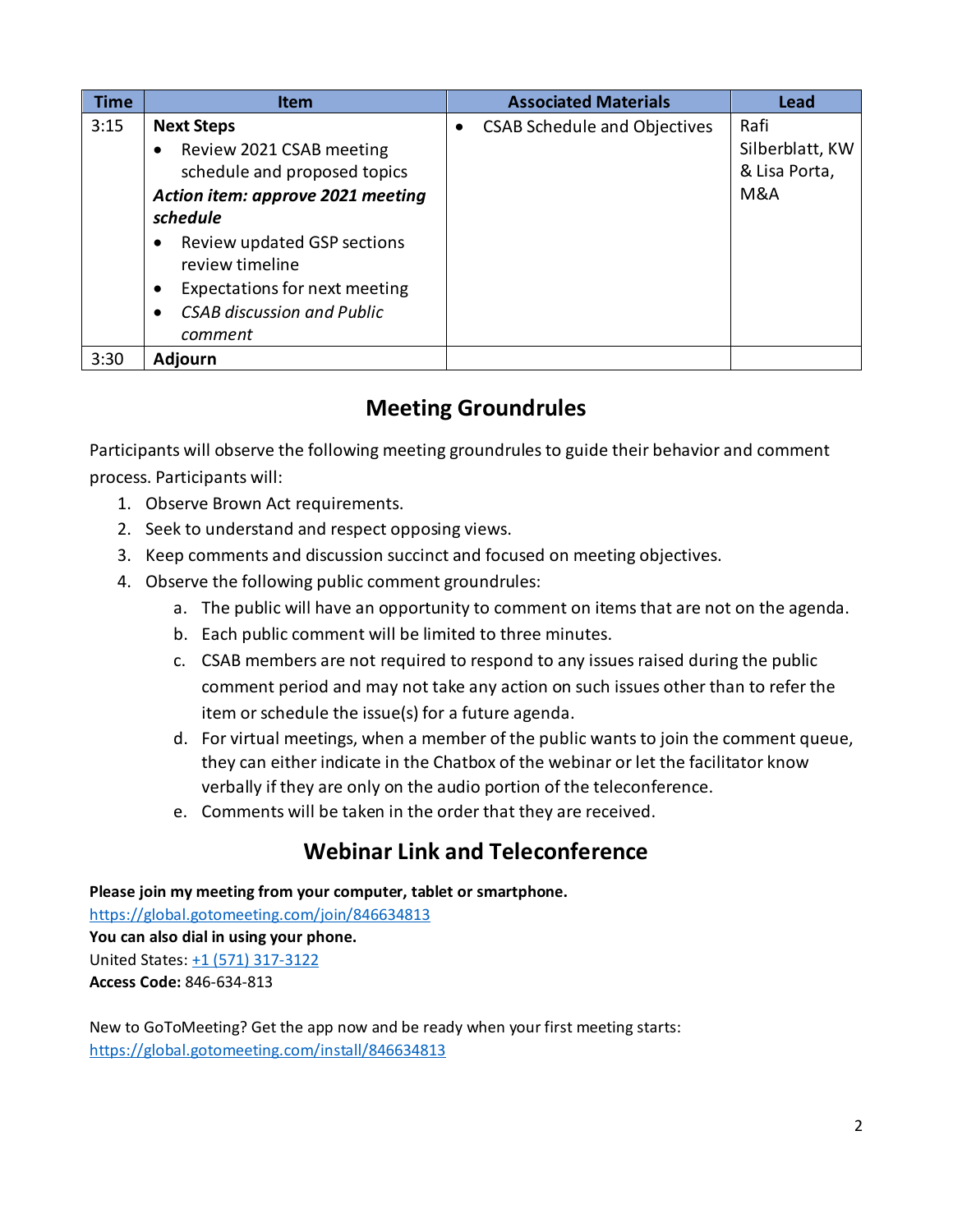#### **CSAB Schedule & Objectives**

The Corning Sub-Basin Advisory Board (CSAB) will meet monthly on the first Wed. from 1:30 to 3:30 pm from June 2020 through December 2020. The 2021 schedule will be determined based on CSAB member availability. This meeting schedule outlines the anticipated schedule and the key discussion topics for each meeting. It will be updated to reflect the most current information, as warranted.

| <b>Date</b>      | <b>Key Meeting Topics</b>                                                                                                                                                                                                                                          | <b>CSAB Meeting Objectives</b>                                                                                                                                                                                                                  |  |
|------------------|--------------------------------------------------------------------------------------------------------------------------------------------------------------------------------------------------------------------------------------------------------------------|-------------------------------------------------------------------------------------------------------------------------------------------------------------------------------------------------------------------------------------------------|--|
| 2020             |                                                                                                                                                                                                                                                                    |                                                                                                                                                                                                                                                 |  |
| Apr              | <b>CSAB Overview</b><br>$\bullet$<br><b>GSP Development</b><br>$\bullet$<br>Groundwater Data<br>$\bullet$<br>Overview of Data Management System and<br>$\bullet$<br>Model<br>Sustainable Management Goal Example<br>$\bullet$<br>Interests & Concerns<br>$\bullet$ | Provide background on Corning GSP framework<br>$\bullet$<br>Collection of groundwater data<br>$\bullet$<br>Collection of interests<br>Introduce potential Sustainability Goal for<br>Subbasin<br><b>Public Comment</b><br>$\bullet$             |  |
| June             | Draft Hydrogeologic Conceptual Model and<br>$\bullet$<br>groundwater conditions<br>Modeling platform selection<br>$\bullet$<br>GSP review process<br>$\bullet$                                                                                                     | CSAB Recommendations and questions for<br>$\bullet$<br>Hydrogeologic Conceptual Model and<br><b>Groundwater Conditions</b><br>Make a recommendation on model platform to<br>$\bullet$<br>use for GSP work<br><b>Public Comment</b><br>$\bullet$ |  |
| July             | Current and Historical draft Water Budgets<br>$\bullet$<br>Model overview<br>$\bullet$<br>Potential management areas<br>$\bullet$                                                                                                                                  | Review of what is perceived as historic and<br>$\bullet$<br>current unsustainable groundwater use based on<br>water budget<br><b>Public Comment</b><br>$\bullet$                                                                                |  |
| Aug              | <b>Monitoring Networks</b><br>$\bullet$<br>Overview of Sustainable Management<br>$\bullet$<br>Criteria and approach to development<br>Draft Sustainability Goal<br>$\bullet$                                                                                       | Answer questions on monitoring networks<br>$\bullet$<br>Gather initial feedback on process for developing<br><b>SMCs</b><br><b>Discuss Sustainability Goal</b><br>$\bullet$<br><b>Public Comment</b><br>$\bullet$                               |  |
| Sept             | Groundwater Level SMC discussion #1 -<br>$\bullet$<br>background on Groundwater Levels SMC<br>Proposed approaches for MT and MO<br>$\bullet$                                                                                                                       | Input on proposed approaches for MT and MO<br>$\bullet$<br>development<br><b>Public Comment</b><br>$\bullet$                                                                                                                                    |  |
| Oct 7            | Groundwater Level SMC discussion #2 -<br>$\bullet$<br>proposed groundwater level MT and MO<br>Initial Discussion on Potential Projects and<br>$\bullet$<br><b>Management Actions</b>                                                                               | Recommendations on proposed groundwater<br>$\bullet$<br>level MT and MO<br>Input on Projects and Actions<br><b>Public Comment</b><br>$\bullet$                                                                                                  |  |
| Nov <sub>4</sub> | <b>Integrated Model Updates</b><br>Overview of current, historical and projected<br>water budgets                                                                                                                                                                  | Answer questions on modeling and water<br>$\bullet$<br>budgets<br><b>Public Comment</b><br>$\bullet$                                                                                                                                            |  |
| Dec 2            | Open Discussion on GSP Sections 1 and 2<br>$\bullet$                                                                                                                                                                                                               | Receive feedback on Draft GSP Sections 1 and 2<br>$\bullet$<br>provided and available on Corning GSP website<br>Answer any additional GSP questions<br>$\bullet$                                                                                |  |
| 2021 - Proposed  |                                                                                                                                                                                                                                                                    |                                                                                                                                                                                                                                                 |  |
| Jan 6            | Open Discussion on GSP Section 3<br>$\bullet$                                                                                                                                                                                                                      | Receive feedback on Draft GSP Section 3 provided<br>$\bullet$<br>and available on Corning GSP website<br>Answer any additional GSP questions<br>٠                                                                                               |  |